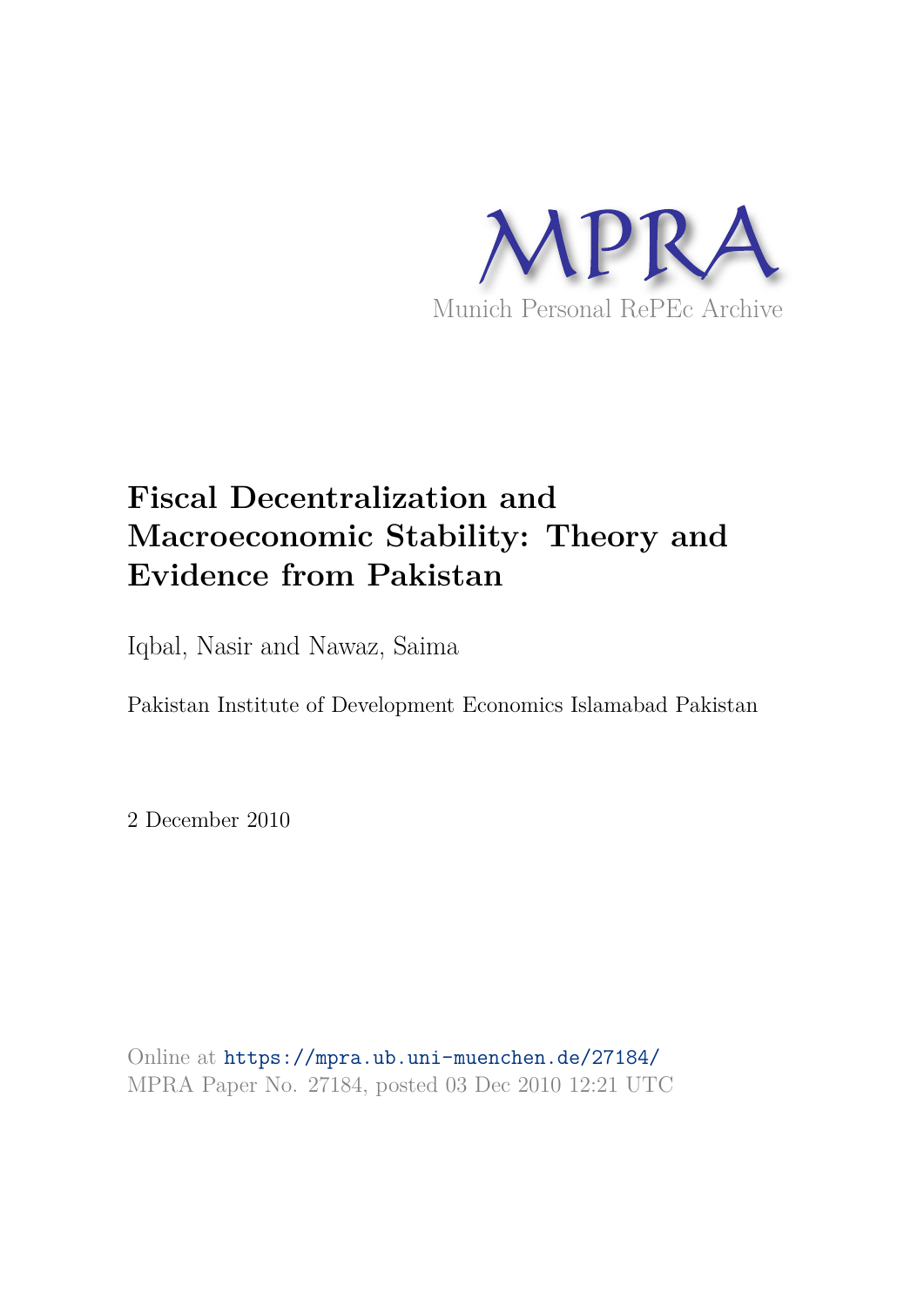# **Fiscal Decentralization and Macroeconomic Stability: Theory and Evidence from Pakistan**

#### **By**

## **Nasir Iqbal & Saima Nawaz<sup>1</sup>**

**Abstract:** The research on the relationship between macroeconomic stability and fiscal decentralization has been rather inconclusive about the benefits of fiscal decentralization. The current paper is the first to investigate the effect of fiscal decentralization on macroeconomic stability by using Misery Index at country level especially for Pakistan. The evidence that has been presented reveals a significant positive impact of fiscal decentralization on macroeconomic stability of Pakistan, although the results are much weaker for expenditure decentralization. Effectiveness of expenditure decentralization in curtailing macroeconomic instability is depending upon the level of revenue decentralization. The current study clearly indicates that process of fiscal decentralization is beneficial for the economy of Pakistan. The present developments under taken by the government of Pakistan in term of  $7<sup>th</sup>$  NFC award and  $18<sup>th</sup>$ Constitutional Amendment will have clear implications for the Pakistan's long term economic prosperity and macroeconomic stability. However, outcome of these reforms crucially depends upon the will of the political government.

## **Pakistan Institute of Development Economics (PIDE)**

## **Pakistan**

 $\overline{a}$ 

<sup>&</sup>lt;sup>1</sup> The authors are Staff Economist and PhD Student at Pakistan Institute of Development Economics (PIDE), Islamabad, respectively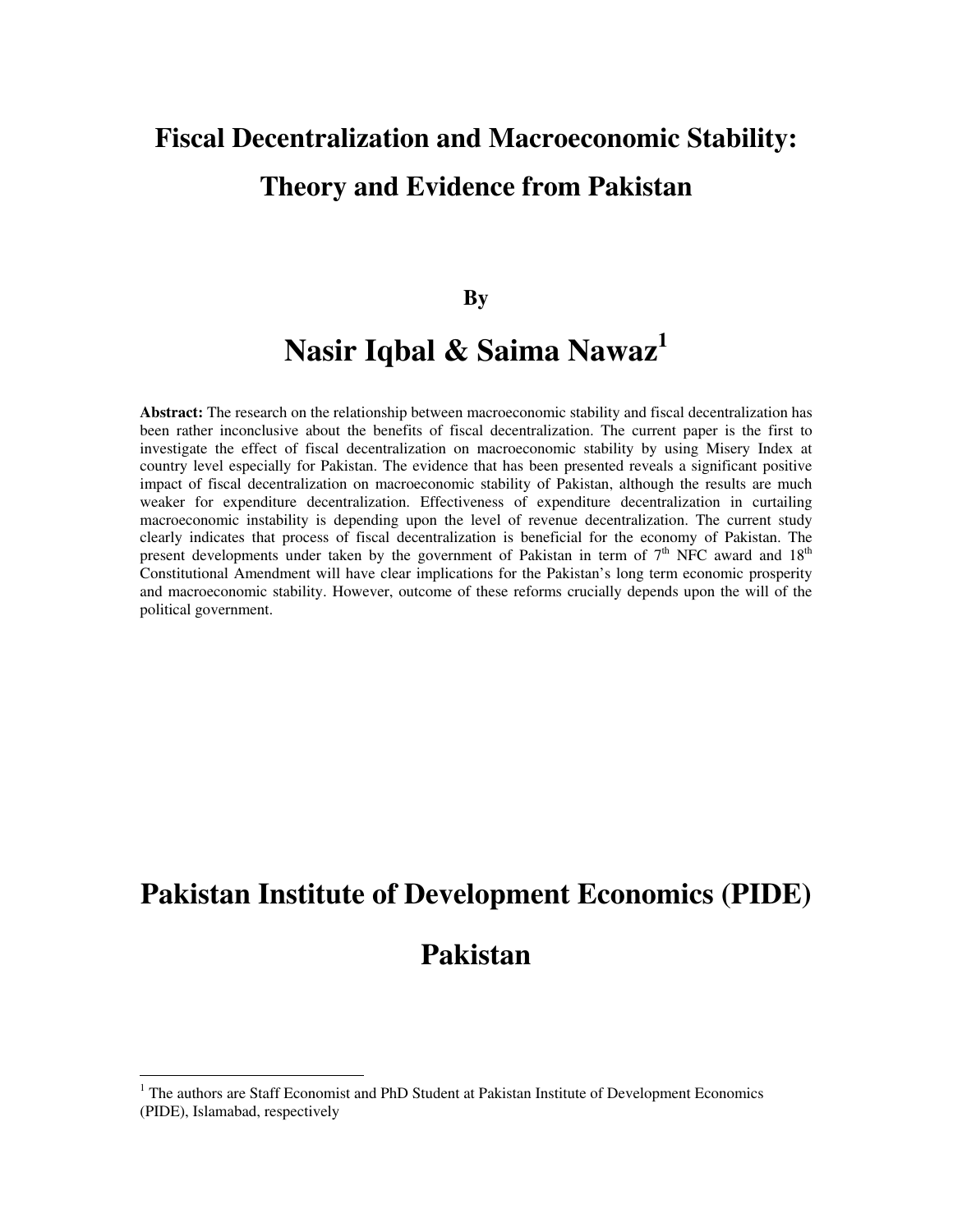### **Fiscal Decentralization and Macroeconomic Stability: Theory and Evidence from Pakistan**

#### **1 Introduction**

 $\overline{a}$ 

Over the past two decades most developing and transitional economies have embarked upon fiscal decentralization. It is because, fiscal decentralization is considered as an effective policy instrument to foster economic growth (Martinez-Vazquez and McNab 2003). Fiscal decentralization is the process of delegation of fiscal responsibilities to the sub-national governments, involving devolution of powers to tax and spending along with arrangements for correcting the imbalances between resources and obligations (Malik, et al, 2006). Fiscal decentralization occurs through devolution of responsibilities for public spending and revenue collection from the central to local governments (Neyapti, 2010). Fiscal decentralization enhances the economic growth directly by increasing the efficiency of public expenditures<sup>2</sup> (Samuelson, 1954 and Oates, 1972 and 1993) and indirectly through enhancing economic efficiency, creating horizontal fiscal equality and by maintaining macroeconomic stability (Martinez-Vazquez and McNab 2006).

It is generally believed that fiscal decentralization positively influences the macroeconomic stability (Prud'homme, 1995; Fornasari, Webb and Zou, 2000 and Martinez-Vazquez and McNab 2006). However, the precise relationship between fiscal decentralization and macroeconomic stability is not known (Treisman, 2000; Rodden and Wibbels, 2002 and Martinez-Vazquez and McNab 2003). Recent literatures have endeavored to quantify the impact of fiscal decentralization on macroeconomic stability, but with contradictory outcomes. Some studies have found positive and significant impact of decentralization on macroeconomic stability (King and Ma, 2001; Neyapti, 2004 and Martinez-Vazquez and McNab, 2006) while others have found negative or even insignificant relationship between fiscal decentralization and macroeconomic stability through price stability (Feltenstein and Iwata, 2005; Shah, 2006 and Thornton, 2007).

 $2$  Endogenous growth literature (Barro, 1990) emphasizes the role of pubic expenditure as an engine of economic growth and fiscal decentralization is considered as an effective tool to enhance the efficiency of public expenditures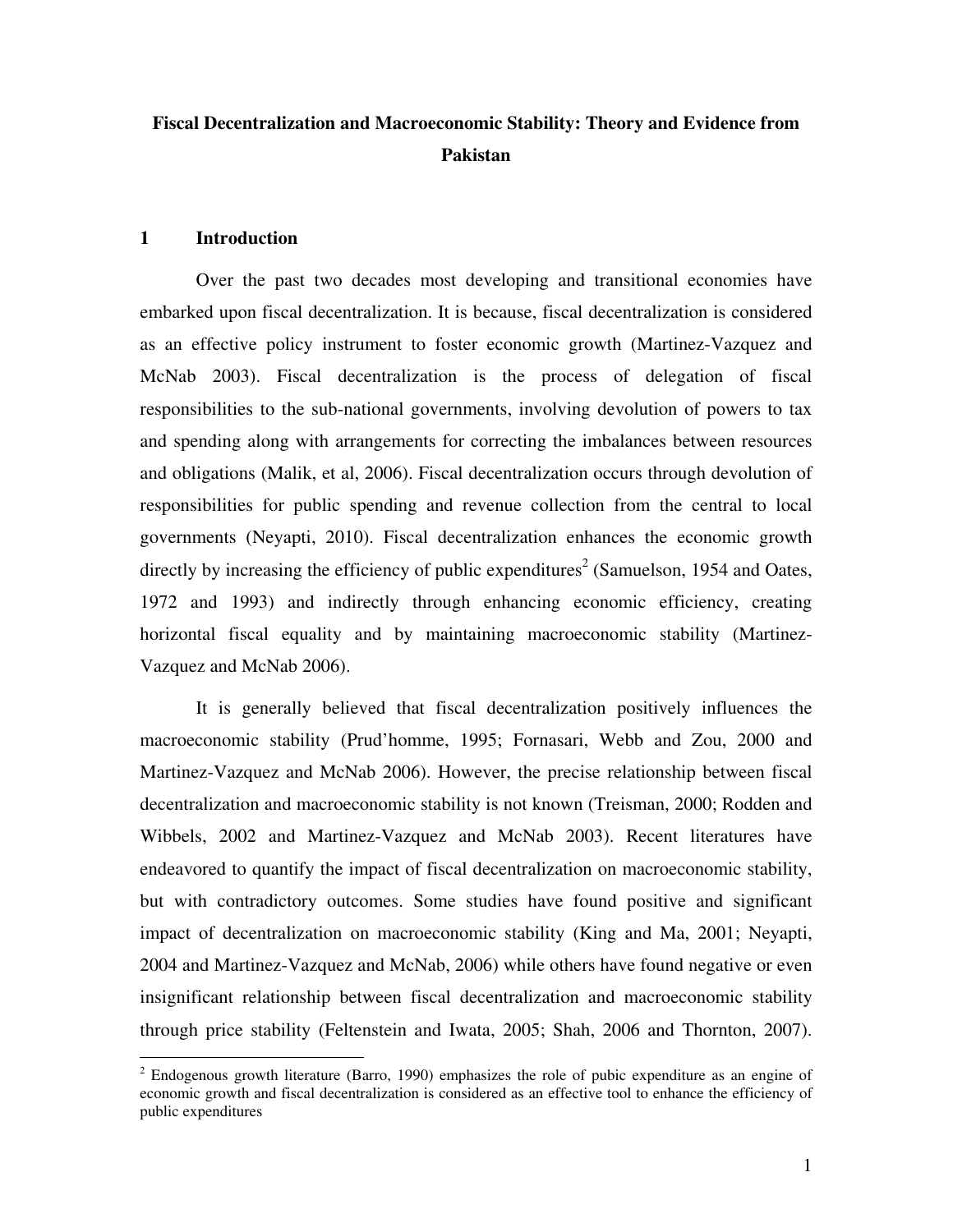Many have also argued that there exist no clear relationship between decentralization and the level of inflation (Treisman, 2000 and Rodden and Wibbels, 2002). In sum, the existing literature on the relationship between fiscal decentralization and macroeconomic stability does not provide any definitive conclusion on the direction or significance of the relationship. The question, whether decentralization significantly influences macroeconomic stability still remained unanswered.

Government of Pakistan, recently, has taken two major steps towards fiscal decentralization by signing  $7<sup>th</sup>$  National Finance Commission (NFC) award between the Federal government and Provincial governments and by passing  $18<sup>th</sup>$  Constitutional Amendment. 18<sup>th</sup> Constitutional Amendment has conferred substantial economic authority upon the provinces and  $7<sup>th</sup>$  NFC award has allowed not only transfer of more funds but also wide range of responsibilities from the federation to the provinces. After these developments, now the provinces will have more autonomy in performing various functions like provision of health and education facilities, infrastructure development and maintenance of macroeconomic stability. One salient features of NFC award is that Federal government and Provincial governments should streamline their tax collection system to increase their revenues in order to achieve 15 percent tax to GDP ratio (GoP, 2010). These important developments would cause a fundamental shift in the division of powers between provinces and the center. These developments have far reaching implications for the country's long term economic development and macroeconomic stability.

On the other hand, Pakistan has been facing the problem of macroeconomic stability. Double digit inflation coupled with high unemployment is a major concern related to Pakistan' macroeconomic stability. High fiscal and current account deficit also creates macroeconomic instability. Under these circumstances, fiscal decentralization, under the Eighteenth Constitutional Amendments and Seventh National Finance Commission Award, will expected to provide effective mechanism for achieving long term macroeconomic stability in the coming years.

Keeping this in view, it becomes crucial to analyze the impact of fiscal decentralization on macroeconomic stability of Pakistan. The prime objective of this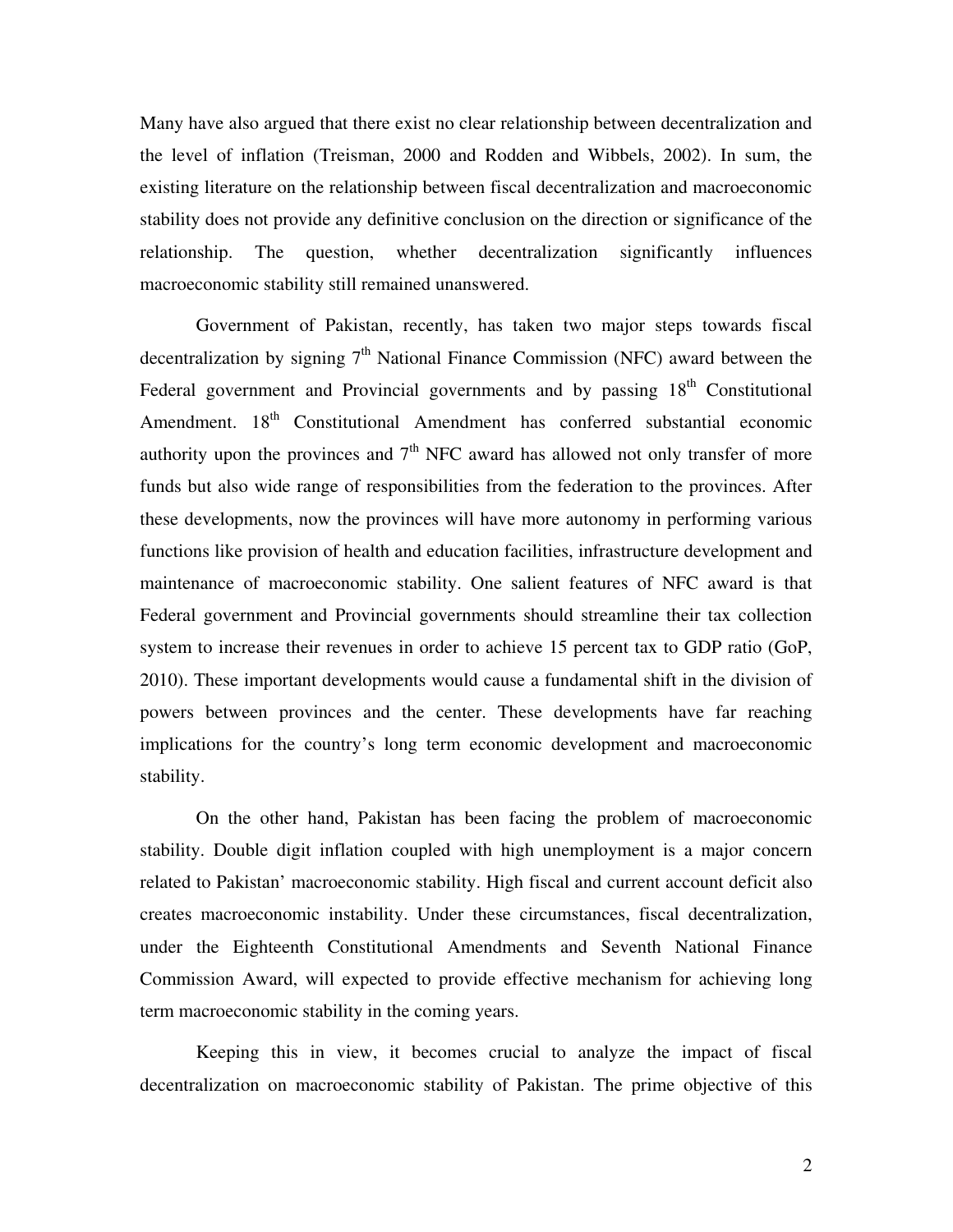study is to assess the impact of fiscal decentralization on macroeconomic stability of Pakistan. There are two main type of fiscal decentralization i.e. revenue decentralization and expenditure decentralization. More specifically, the study aims to examine the impact of revenue decentralization and expenditure decentralization, separately, on the macroeconomic stability of the country. Secondly, if government is intended to adopt simultaneously both type of decentralization, this study will also examine the simultaneous impact of both revenue and expenditure decentralization on macroeconomic stability.

The present study contributes in literature on several avenues. Firstly, the existing literature only used inflation as indicator of macroeconomic stability. However, one study suggests that Misery Index (sum of inflation rate and unemployment rate) is most suitable proxy for measuring macroeconomic stability (Martinez-Vazquez and McNab, 2006). This study uses Misery Index as proxy for macroeconomic stability. Second, there is no comprehensive study exists that analyzes the issue of fiscal decentralization and macroeconomic stability at country level. Taken this into account, we are investigating the relationship between fiscal decentralization and macroeconomic stability by conducting a country level study. Thirdly, present study simultaneously measures the impact of revenue and expenditure decentralization on macroeconomic stability. Fourthly, we use latest available data on the measures of fiscal decentralization. Finally, we also apply GMM estimation technique to tackle the possibility of endogeniety among the variables.

The structure of the paper is as follow. Section 2 presents the brief review of literature on fiscal decentralization and macroeconomic stability. Theoretical framework is presented in Section 3. Data and descriptive statistics are explained in section 4. Empirical findings are reported in Section 5 while conclusion and policy recommendation are in last section.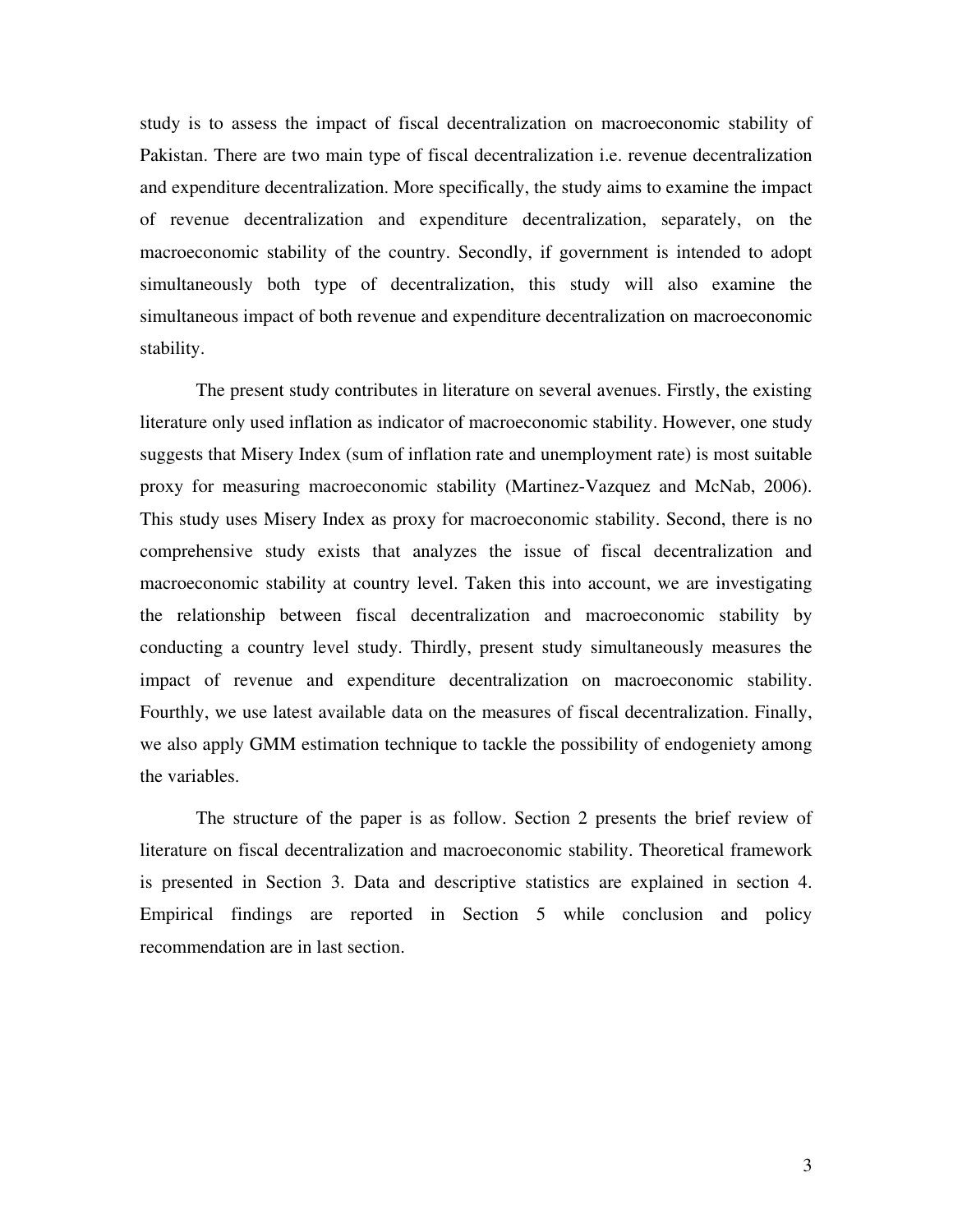#### **2 Review of Literature**

In this section we review the empirical literature on fiscal decentralization and macroeconomic stability. A number of studies have shown that decentralization has positive impact on macroeconomic stability. King and Ma (2001) conducted a study, in a cross-sectional framework, to analyze the impact of revenue decentralization on macroeconomic stability for 49 countries during the period of 1973-1994. They found a negative relationship between macroeconomic instability, measured as average inflation rate, and revenue decentralization only for developed countries and insignificant for whole sample. Neyapti (2004) reinvestigate the relationship between revenue decentralization and inflation by using a panel data set for developed and developing countries. He found that revenue decentralization has negative impact on inflation if it accompanied by central bank independence and local accountability. So revenue decentralization leads to lower inflation i.e. more economic stability provided that monetary discipline exits and not necessarily otherwise. King and Ma (2001) and Neyapti (2004) result indicates that revenue decentralization has a significant negative impact on inflation provided the central bank legal independence. Neyapti (2010) investigate the macroeconomic effects of fiscal decentralization for a panel of 16 countries over 1980- 1998. He indicated that expenditure and revenue decentralization reduce budget deficit which lead to stable environment. However, the effectiveness of fiscal decentralization in reducing deficit is enhanced by greater population. He also found that the benefits of fiscal decentralization through fiscal discipline increase when governance and local accountability is inadequate.

A number of studies have shown that fiscal decentralization has negative or insignificant impact on macroeconomic stability. Shah (2006) by using the cross section data for 40 countries for the period of 1995-2000 found that fiscal decentralization has a negative but insignificant impact on price inflation. He also concluded that the impact of fiscal decentralization on management of inflation and macroeconomic imbalances was found to be positive but insignificant. Thornton (2007) conducted a panel regression study of 19 OECD member countries over the period for 1980-2000. He found that when the measures of revenue decentralization is limited to the revenue over which sub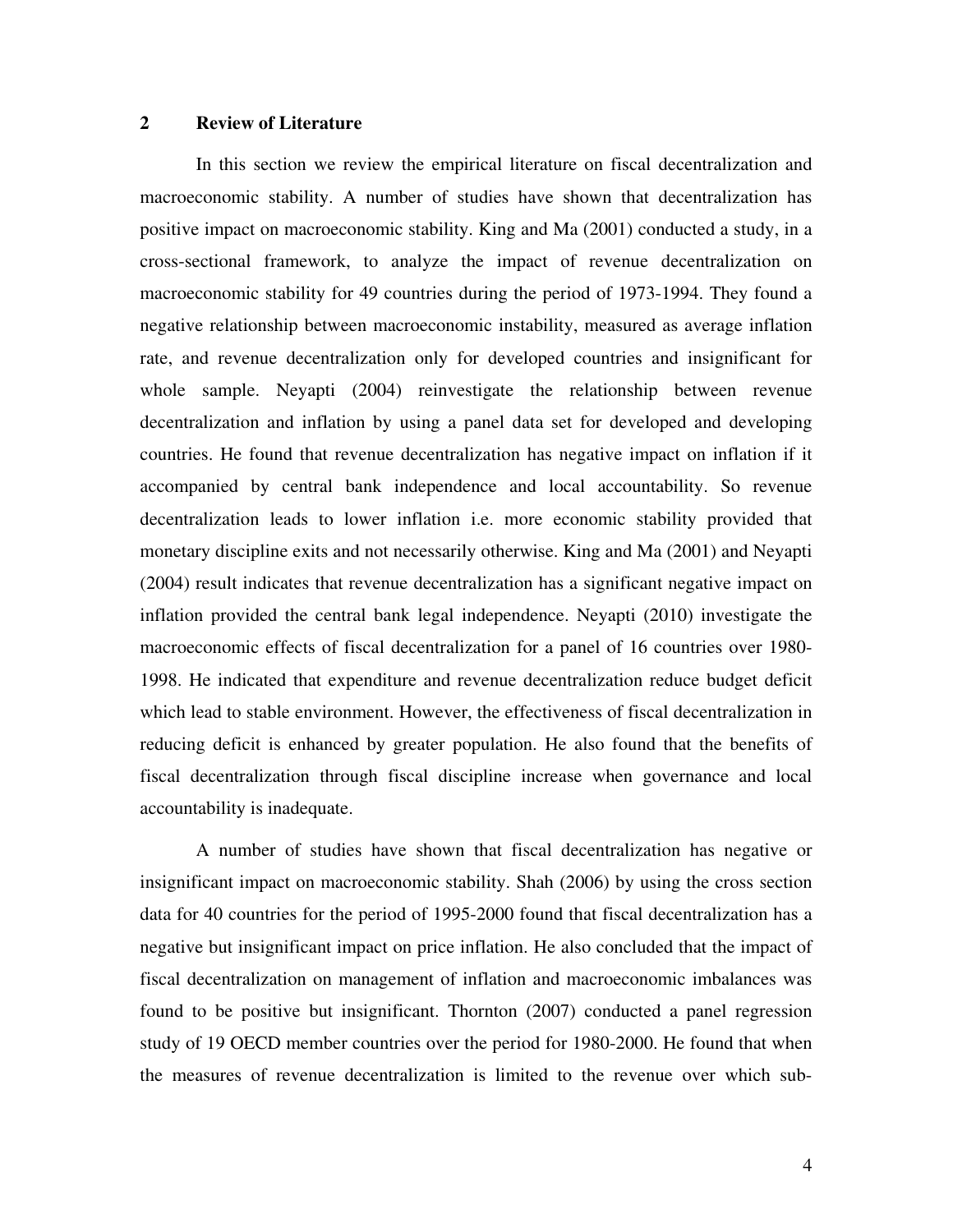national governments have full autonomy, its impact on inflation is not statistically significant.

Treisman (2000) analyzed the impact of decentralization on average inflation rates of the CPI in a panel of 87 countries for four five-year periods in the 1970s and 1980s. He found a clear divergence in the relationship between decentralization and inflation among developed and developing countries. Among OECD countries, decentralization linked with significantly lower average inflation rates in the 1970s and 1980s. But among non-OECD countries, more politically and fiscally decentralized states suffered from higher average inflation rates. Empirical analysis suggests that decentralization helps preserve central bank independence in OECD countries, while in non-OECD countries it increases pressures on the government to overspend and get the central bank to monetize the deficit.

Feltenstein and Iwata (2002) gave an empirical examination of the impact of fiscal and economic decentralization in China on the country's economic growth and inflation, using a vector autoregressive (VAR) model with latent variables. Their econometric investigation offers strong evidence that there is a connection between decentralization and macroeconomic performance in China. Economic decentralization appears to be positively related to growth in real output for the entire postwar period in China. Fiscal decentralization seems to have adverse implications for the rate of inflation, especially after the late 1970s. Decentralization would therefore seem to be good for growth and bad for price stability.

Martinez-Vazquez and McNab (2006) using panel data set for 52 developing and developed countries for the period 1972-1997, examined the direct and indirect relationship between fiscal decentralization and economic growth and macroeconomic stability. They found that decentralization may positively influence price stability in developed countries, though this impact is much less clear in developing and transitional countries. They also fond some evidence suggesting that decentralization may directly and negatively affect economic growth in higher-income countries but that this effect is reduced through the indirect positive impact of decentralization on growth through macroeconomic stability.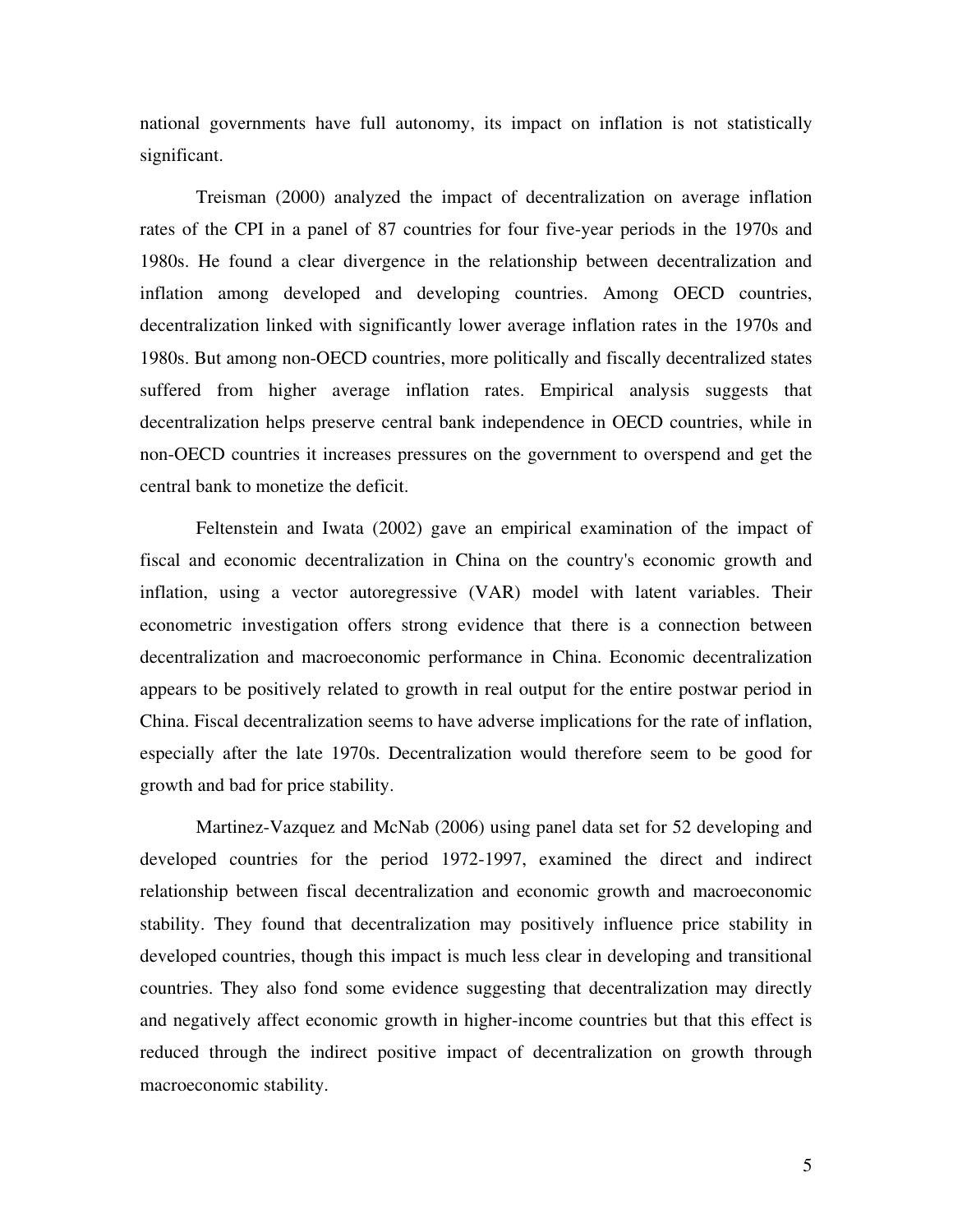Studies also highlight that there is no clear relationship appears to exist between decentralization and the level of inflation (Treisman 2000 and Rodden and Wibbels 2002). So the existing literature on the relationship between fiscal decentralization and macroeconomic stability does not provide any conclusive result. Taken this into account, there appears to be room for investigating the relationship between fiscal decentralization and macroeconomic stability by employing most suitable proxy of macroeconomic stability and conducting a country level study. This paper contributes to the literature in that respect.

#### **3 Theoretical Framework**

Literature on fiscal decentralization suggests that decentralization fosters the economic growth directly by enhancing the efficiency of pubic sector and indirectly by generating macroeconomic stability in the country. In this section, we develop a theoretical framework to analyze the indirect impact of fiscal decentralization on economic growth through macroeconomic stability.

There are various ways to define macroeconomic stability. Literatures, in the field of decentralization, mostly use price stability, measured by inflation, as proxy for macroeconomic stability (Treisman, 2000; King and Ma, 2001; Neyapti, 2004; Martinez-Vazquez and McNab, 2006; Shah, 2006 and Thornton, 2007). However, Martinez-Vazquez and McNab (2006) suggests that the most suitable proxy for measuring macroeconomic stability is the combination of inflation and unemployment. We define macroeconomic stability by using the concept of Misery Index (MI). Misery Index was invented by Arthur Okun and used to characterize the current economic condition. MI is computed by taking the sum of the unemployment rate and the inflation rate for a given period.

$$
MI = UR + INF \dots (1)
$$

Where *MI* is Misery Index, *UR* unemployment rate and *INF* is inflation rate of the economy. The main assumption in this index is that an increasing unemployment rate and relatively high inflation have a negative impact on economic growth. So an increasing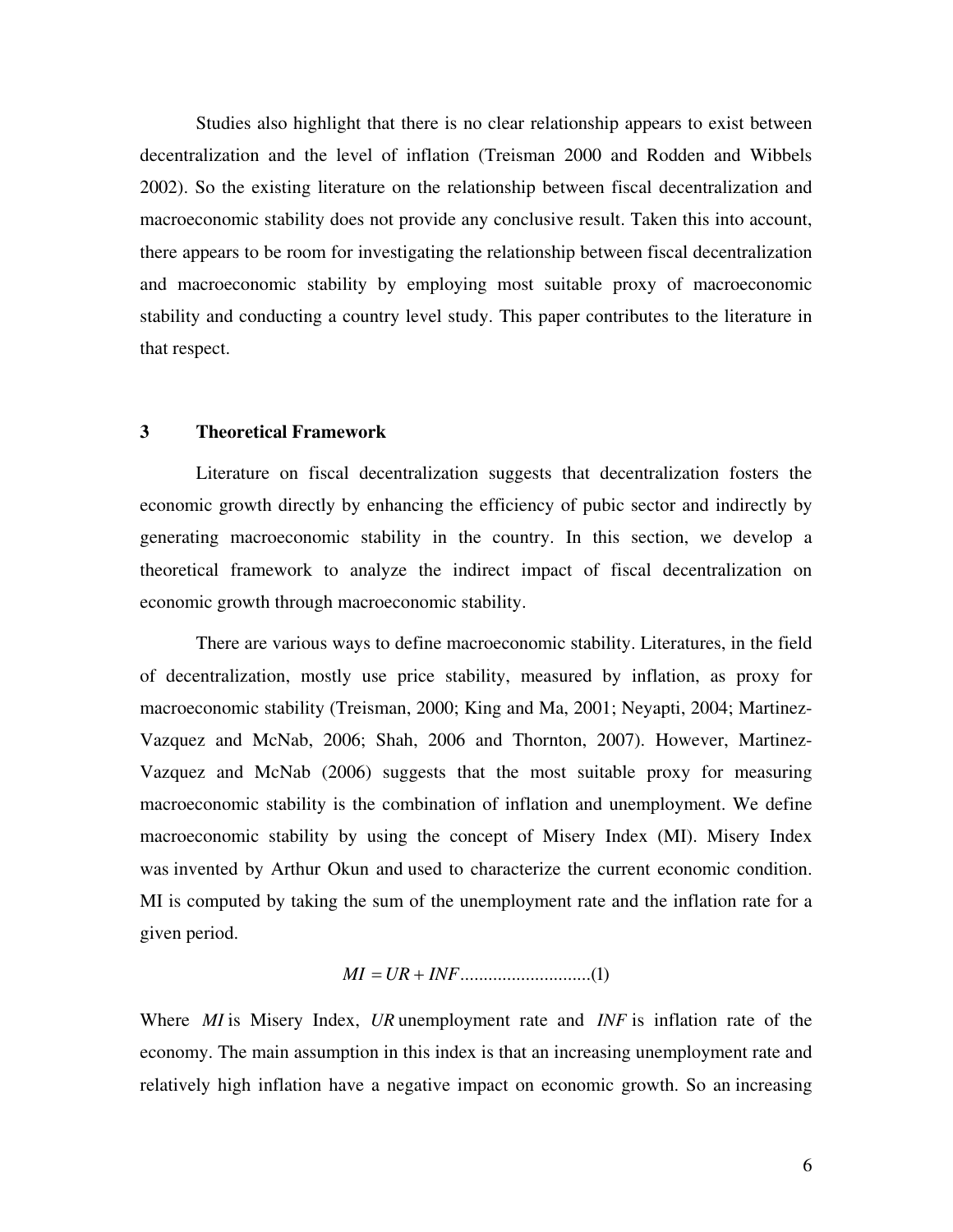index means a worsening economic climate for the economy in question, and vice versa. In economic terms, a rise in inflation coupled with high unemployment leads to lower consumer expenditures and contributes to an economic slow-down.

Macroeconomic stability of the country is determined by various economic factors. We hypothesized that macroeconomic stability is determined by the level of fiscal decentralization.

$$
MI = f(FD) \dots (2)
$$

*FD* is fiscal decentralization. There are various arguments in the literature that supports the hypothesis that fiscal decentralization work through macroeconomic stability. Fiscal decentralization is used as policy option in developing and transitional economies due to its significant impact on growth through macroeconomic stability (Prud'homme, 1995; Fornasari, Webb, and Zou, 2000 and Martinez-Vazquez and Mcnab 2006). However, the theoretical arguments on the relationship between fiscal decentralization and macroeconomic stability do not provide any definitive conclusion on the direction or significance of relationship.

Theoretical literature argued that decentralization of spending increases economic efficiency since local governments have better information about local preferences, and hence it permits non-uniform provisions that better match with the preferences of citizens (Samuelson, 1954; Oates, 1972 and 1999). Decentralization is expected to boost accountability and transparency in service delivery (De Mello, 2000). In addition, if local accountability exists, tax-payers may also better cooperate with local governments (Wasylenko, 2001). These arguments, in turn, lead us to hypothesize that decentralization may lead to macroeconomic stability via increased public sector efficiency (Neyapti, 2010). It is also argued that decentralized fiscal system offer a greater potential for improved macroeconomic governance than centralized fiscal system and hence fiscal decentralization is associated with improved fiscal and economic performance (Shah, 2006). The theory of design of fiscal decentralization suggests a number of potential tradeoffs between efficiency and other objectives such as a more equal distribution of resources across regions or macroeconomic stability (Martinez-Vazquez and McNab 2006). The classical view of this issue contends that macroeconomic policy should solely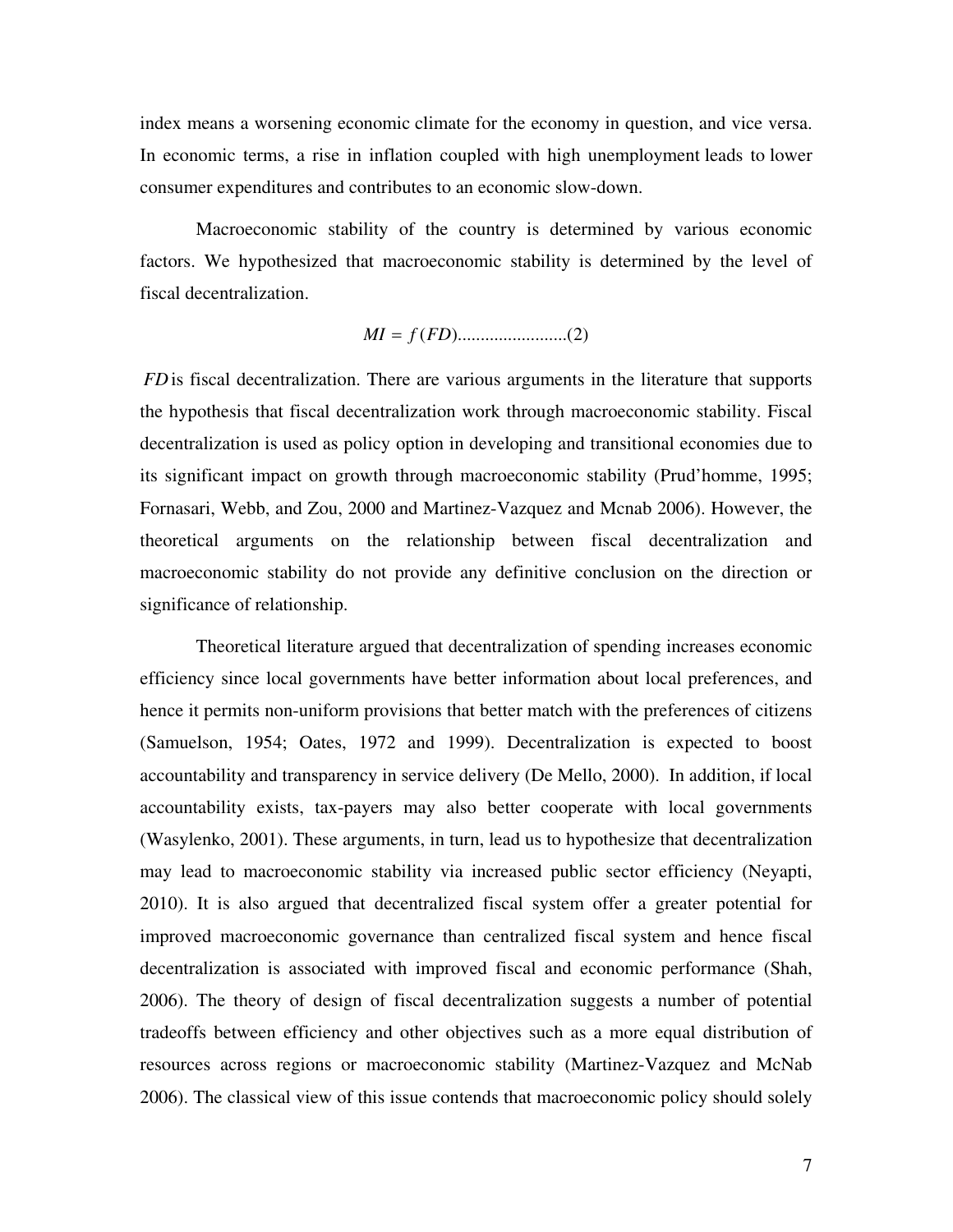be the responsibility of the central government and not at all the responsibility of subnational governments, more recently, a number of authors have argued that devolving at least some measure of macroeconomic policy to subnational governments can promote, not hinder, macroeconomic stability (Gramlich, 1993; Shah, 1999 and Rodden and Wibbels, 2002).

On the negative side, some have argued that the apparent disregard of some subnational governments for budget constraints in decentralized systems suggests that fiscal decentralization *per se* aggravates macroeconomic instability or at least presents another obstacle to resolving chronic fiscal imbalance (Rodden, 2002 and Rodden, Eskeland and Litvack 2003). Where macroeconomic instability predated decentralization has made the solutions more complicated in general but not impossible (Dillinger, Perry and Webb 2000). However, the presence of a soft-budget constraint at the local level of government remains a threat to macroeconomic stability (Bahl 1999 and Stein 1999).

There are various ways to define fiscal decentralization. Decentralization is a process of "devolution of power and authority to local administrations". Fiscal decentralization, the subject matter of this paper, can be defined as the devolution of policy responsibilities from central government towards provincial governments with regards to spending and revenue collection decisions. Based on this definition, we measured fiscal decentralization with respect to both revenue and expenditure assignments.

*MI* = *f* (*FD<sup>R</sup>* , *FD<sup>E</sup>* )........................( )3

 $FD_R$  and  $FD_E$  represents revenue decentralization and expenditure decentralization respectively. Excluding the necessary control variables may leads to the wrong conclusions that there is statistically significant relationship between decentralization and macroeconomic stability. To anticipate problems of bias from variables omitted in the model, we specify the control variables.

*MI* = *f* (*FD<sup>R</sup>* , *FD<sup>E</sup>* , *Z*)........................( )4

*Z* is the vector of control variables. Based on the literature, we hypothesized that macroeconomic stability is also determined by the rate of economic growth, the growth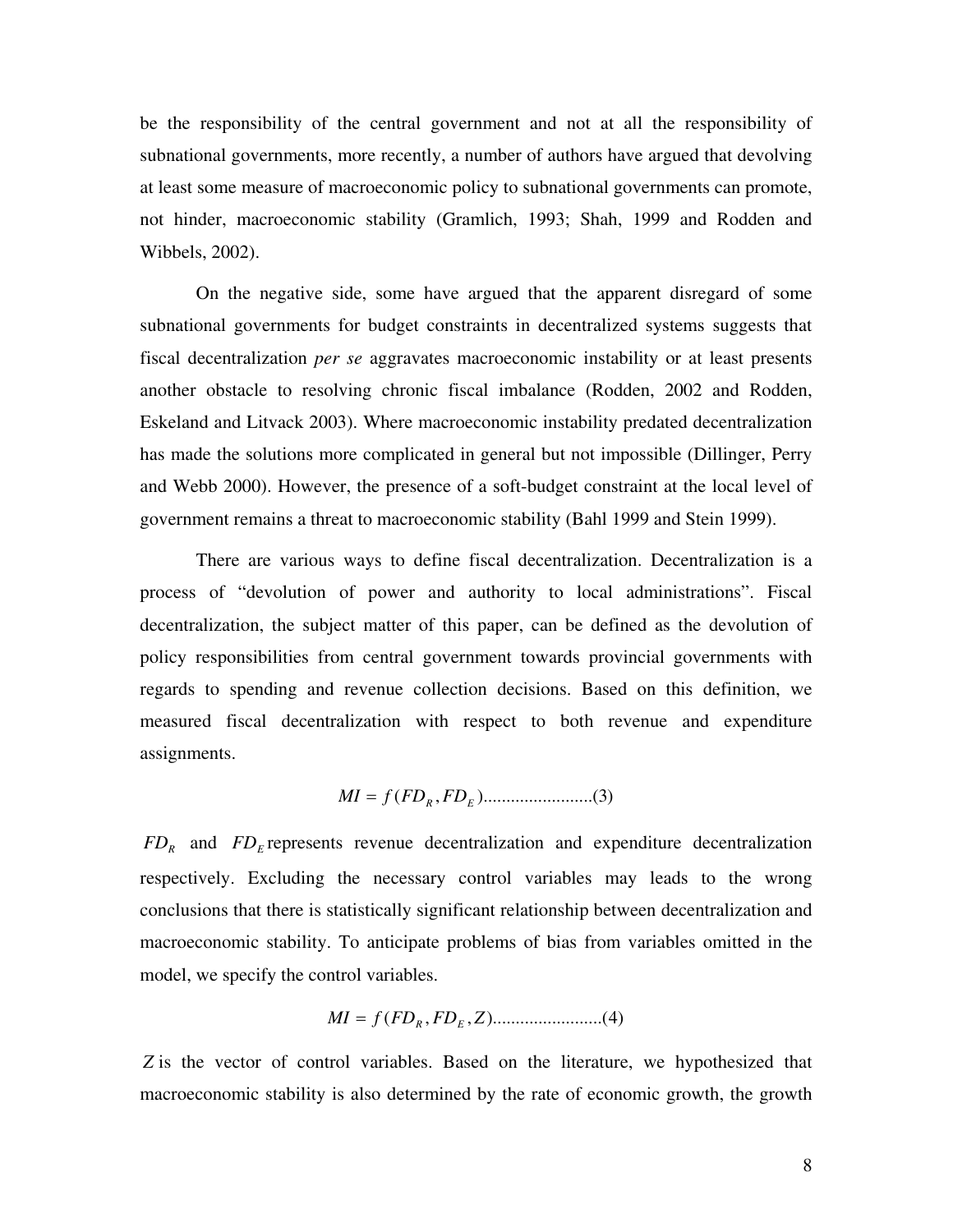of money supply, investment and openness to international trade. Neoclassical growth model uses investment as an important determinant and increase in investment promotes economic stability. International trade theory proposes to include openness of the economy in the model because through openness international community directly influences the macroeconomic conditions of the country. Money supply is important indicator for financial development. Based on this theoretical framework, we specify following regression model:

*MI* = <sup>α</sup> + β(*FD*) + <sup>δ</sup> *Z*)( + <sup>ε</sup>.............................. )5..(

 $\varepsilon$  represents the error term. *Z* is the vector of control variables which consist upon investment, money supply and openness.

To capture the impact of fiscal decentralization i.e. revenue decentralization and expenditure decentralization separately and simultaneously on macroeconomic stability, we define three different type of model. In model 1, we assume that government is only intended to perform revenue decentralization. So we define following regression model.

$$
MI = \alpha_1 + \alpha_2(M2) + \alpha_3(Inv) + \alpha_4(Open) + \alpha_5(FD_R) + \varepsilon \dots \dots \dots \dots \dots \text{Model 1}
$$

Model 1 suggests that macroeconomic stability is determined by revenue decentralization, the growth rate of money supply, investment and openness of the economy. In model 2, we assume that government is only intended to perform expenditure decentralization. So we define following regression model.

= <sup>α</sup> +<sup>α</sup> ( )2 +<sup>α</sup> ( ) +<sup>α</sup> ( ) +<sup>α</sup> ( ) + <sup>ε</sup> <sup>1</sup> <sup>2</sup> <sup>3</sup> <sup>4</sup> *Open* <sup>5</sup> *FD<sup>E</sup> MI M Inv* ………........**Model 2**

Model 2 suggest that macroeconomic stability is determined by expenditure decentralization, the growth rate of money supply, investment and openness of the economy. In model 3, we assume that government performs revenue as well as expenditure decentralization simultaneously. So we define following regression model.

$$
MI = \alpha_1 + \alpha_2(M2) + \alpha_3(Inv) + \alpha_4(Open) + \alpha_5(FD_R) + \alpha_6(FD_E) + \varepsilon
$$
 .**Model 3**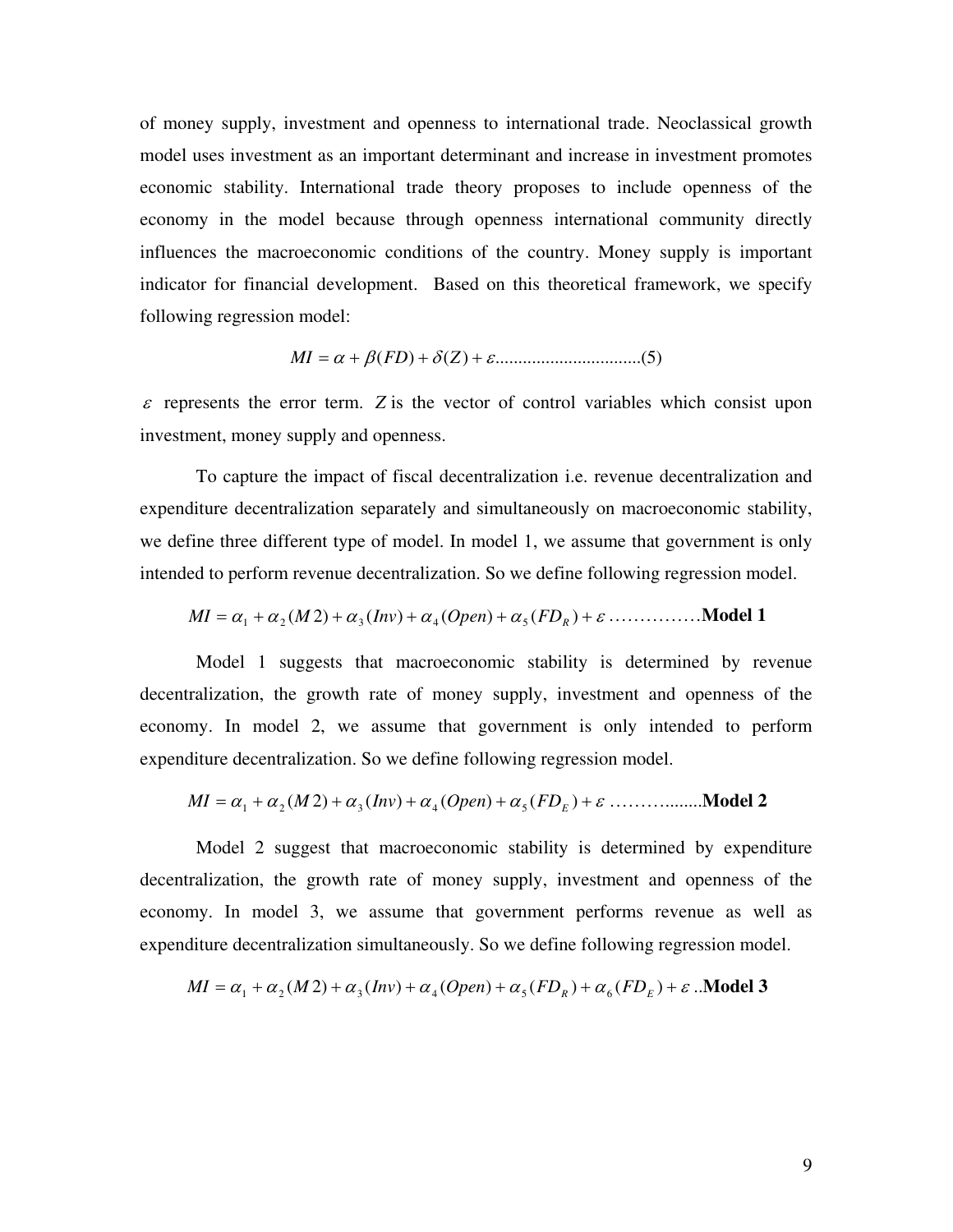#### **4 Data and Descriptive Statistics**

The present study has used various sources to obtain the required data. Data on government expenditures and revenues at federal and provincial level are taken from Fifty Year Economy of Pakistan and various annual reports published by State Bank of Pakistan. Data on other economic variables like GDP growth rate, inflation, unemployment, investment, taxes and saving are taken from Economic Survey of Pakistan (various editions). Data used in this study covers up to 32 years of observations ranging from FY-1979 to FY-2010.

Fiscal decentralization is measured with respect to both revenue and expenditure assignments. Expenditure decentralization is measured as the ratio of sub-national government expenditures to the total government expenditures less the defense expenditures and payments of interest on debt. These expenditures are considered to be the main part of non-decentralized government spending. Revenue decentralization is measured as the ratio of sub-national government revenue to the total government revenue.

We construct Misery Index (*MI*) to capture the macroeconomic stability of the country. *MI* is computed by taking the sum of the unemployment rate and the inflation rate for a given period.

$$
MI = UR + INF \dots (1)
$$

Where *MI* is Misery Index, *UR* unemployment rate and *INF* is inflation rate of the economy. Inflation is measured as annual percent change of average consumer price index. Data for inflation are averages for the year and index is based on 2000=100. Pakistan's definition of unemployment is in consistent with the definitions of International Labour Organization; it is defined unemployment is comprises of all persons ten years of age and above who during the reference period were: without work that is, were not in paid-employment or self-employment; and currently available for both and those not currently available for some reasons. Based on these definitions, we construct a Misery Index for Pakistan (Figure 1).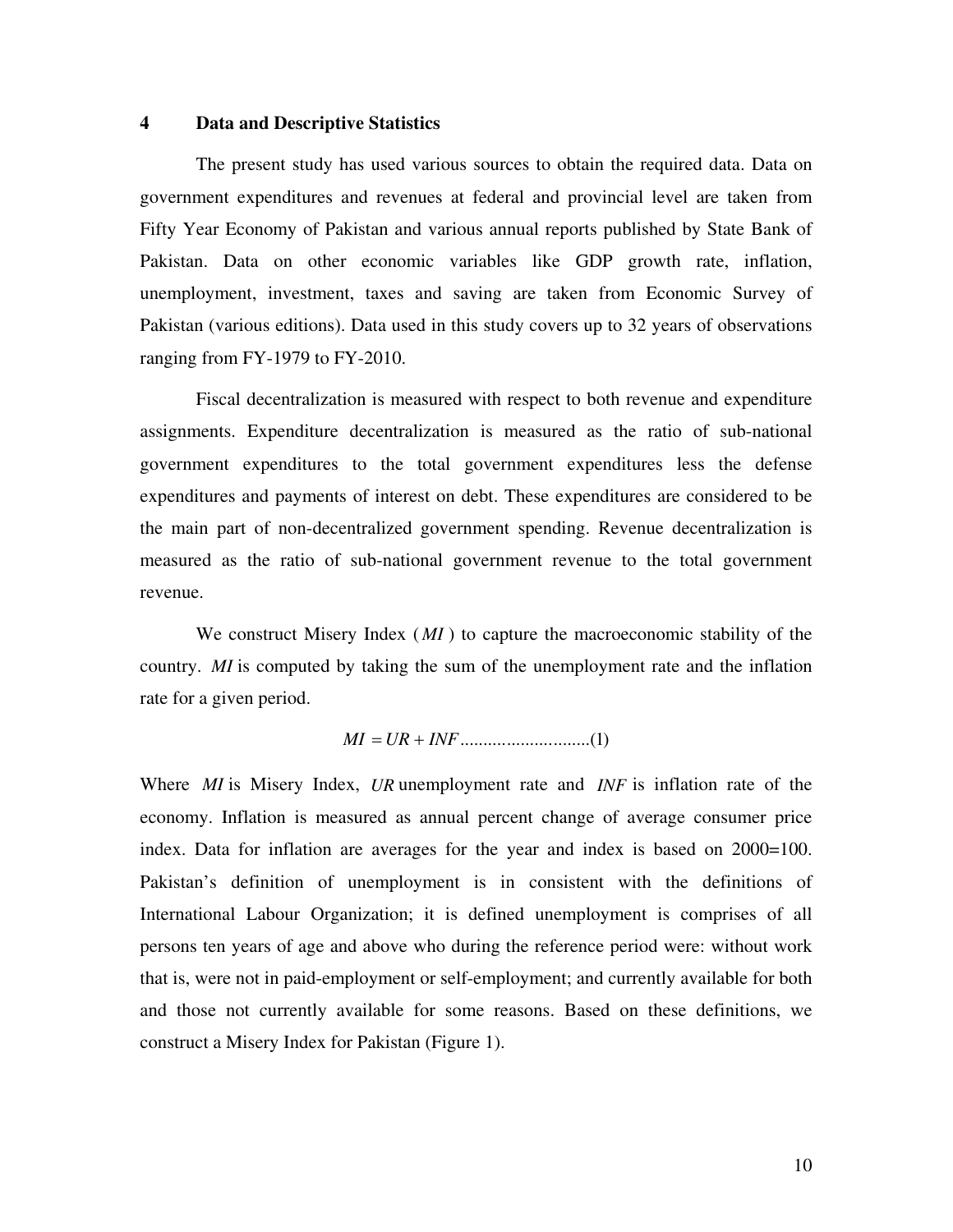



Economic Survey of Pakistan only reported data on gross fixed capital formation. We used gross fixed capital formation as percent of GDP as indicator of investment. Openness of the economy is measured as share of export plus import in GDP. Money supply is measures as M2 as % of GDP.

Descriptive statistics of sample data shows that the average value of inflation is 8.6 and average unemployment rate in Pakistan is 5.1. Investment has average value 18.6 percent and openness of the economy has average value 30 percent. M2 as share of GDP has average value of 41 percent. Macroeconomic stability index has average value of 13.7. Decentralization variable shows that average value of revenue decentralization variable is 0.13 while expenditure decentralization variable has 0.51 (Table 1).

| <b>Variables</b>                    | N  | <b>Mean</b> | <b>SD</b> | Min   | <b>Max</b> |
|-------------------------------------|----|-------------|-----------|-------|------------|
| Inflation                           | 32 | 8.61        | 3.96      | 3.10  | 20.80      |
| <b>Unemployment Rate</b>            | 32 | 5.06        | 1.61      | 2.60  | 8.30       |
| M <sub>2</sub> as % of GDP          | 32 | 0.41        | 0.03      | 0.36  | 0.47       |
| Investment as % of GDP              | 32 | 18.63       | 1.56      | 15.60 | 22.50      |
| <b>Openness</b>                     | 32 | 0.30        | 0.03      | 0.26  | 0.36       |
| Macro-stability Index               | 32 | 13.67       | 4.05      | 6.70  | 26.00      |
| <b>Revenue Decentralization</b>     | 32 | 0.13        | 0.05      | 0.08  | 0.28       |
| <b>Expenditure Decentralization</b> | 32 | 0.51        | 0.14      | 0.30  | 0.78       |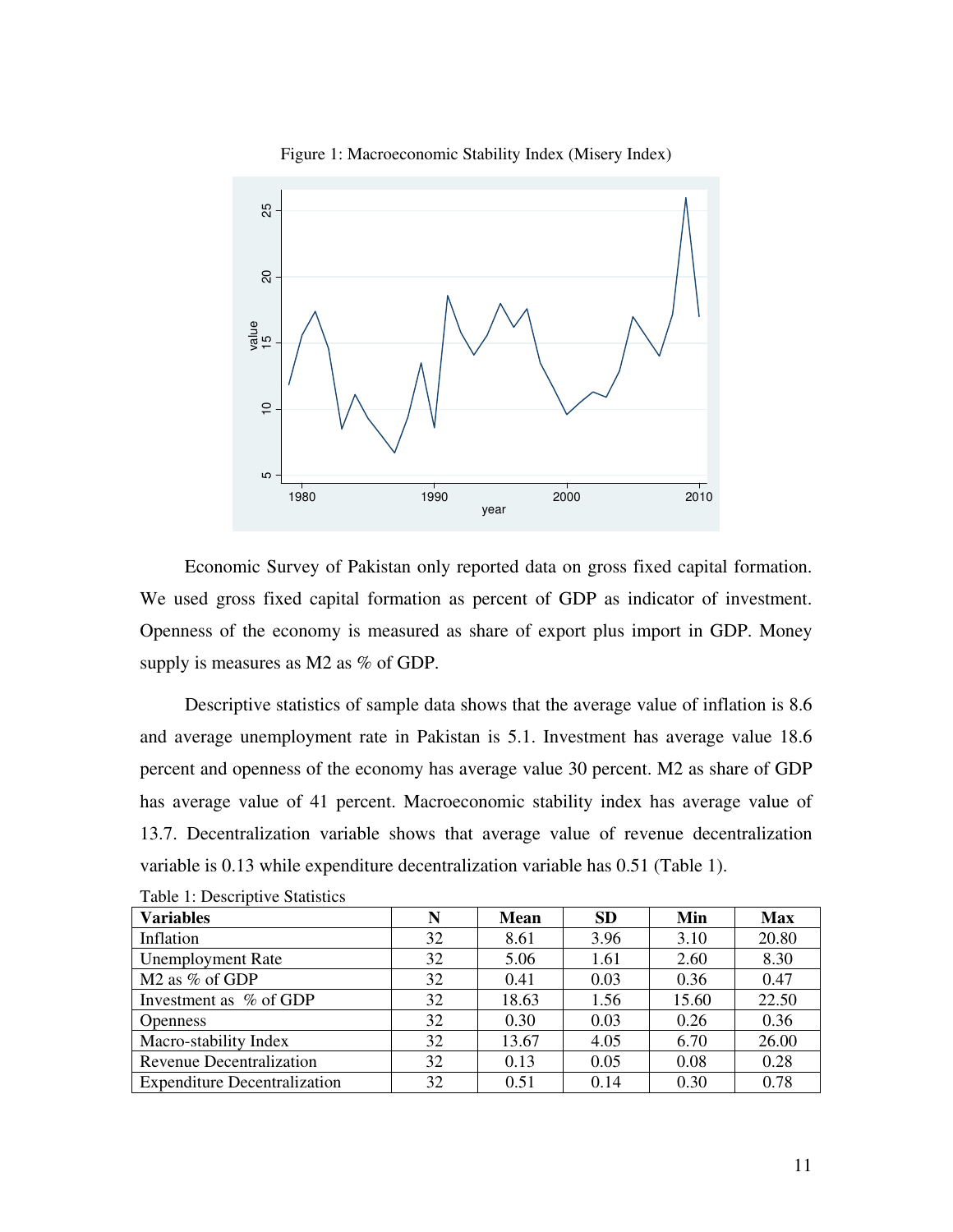The stationarity of the series is confirmed by applying Augmented Dickey–Fuller (ADF) test. Table 2 gives the result of ADF for all series. M2 as % of GDP and Investment as % of GDP are stationary at level while Inflation, unemployment, openness, macroeconomic stability index, revenue decentralization and expenditure decentralization are non stationary at level and become stationary at first difference.

| Variables                           | Level    |            |           | <b>First Difference</b> |            |        |
|-------------------------------------|----------|------------|-----------|-------------------------|------------|--------|
|                                     | No Trend | With Trend | Result    | No Trend                | With Trend | Result |
| Inflation                           | $-2.76$  | $-2.73$    | <b>NS</b> | $-6.30$                 | $-6.31$    | S      |
| <b>Unemployment Rate</b>            | $-1.56$  | $-2.05$    | <b>NS</b> | $-5.72$                 | $-5.65$    | S      |
| M <sub>2</sub> as % of GDP          | $-3.25$  | $-4.60$    | S         |                         |            |        |
| Investment as % of GDP              | $-3.11$  | $-3.55$    | S         |                         |            |        |
| <b>Openness</b>                     | $-2.43$  | $-2.69$    | <b>NS</b> | $-6.26$                 | $-6.15$    | S      |
| Macro-stability Index               | $-2.92$  | $-3.21$    | <b>NS</b> | $-6.98$                 | $-6.96$    | S      |
| <b>Revenue Decentralization</b>     | $-2.24$  | $-2.91$    | <b>NS</b> | $-4.06$                 | $-3.99$    | S      |
| <b>Expenditure Decentralization</b> | $-2.13$  | $-1.86$    | <b>NS</b> | $-6.15$                 | $-7.05$    | S      |

Table 2: Test of Stationarity

Note: 5% critical value is -2.87 for the case of no-trend, and -3.42 when a trend is included. AIC is used for lag selection. S stand for stationary series and NS stand for non-stationary series

All variables are expressed in logs. All variables are not going to the same order of integration, so we apply OLS methods with the difference of the variables based in the ADF test. The problem of autocorrelation is handled by using autoregressive and moving average methods of different order. In order to tackle the problem of endogeneity, we also apply GMM method of estimation.

#### **5 Model Estimation**

#### **5.1 Revenue Decentralization and Macroeconomic Stability**

First we estimate the Model 1 which suggests that macroeconomic stability is determined by revenue decentralization. We estimate following regression model by using OLS and GMM methods:

$$
MI = \alpha_1 + \alpha_2(M\,2) + \alpha_3(Inv) + \alpha_4(Open) + \alpha_5(FD_R) + \varepsilon
$$

The regression results are reported in Table 3. Results indicate that, if only revenue decentralization occurs, the relationship between revenue decentralization and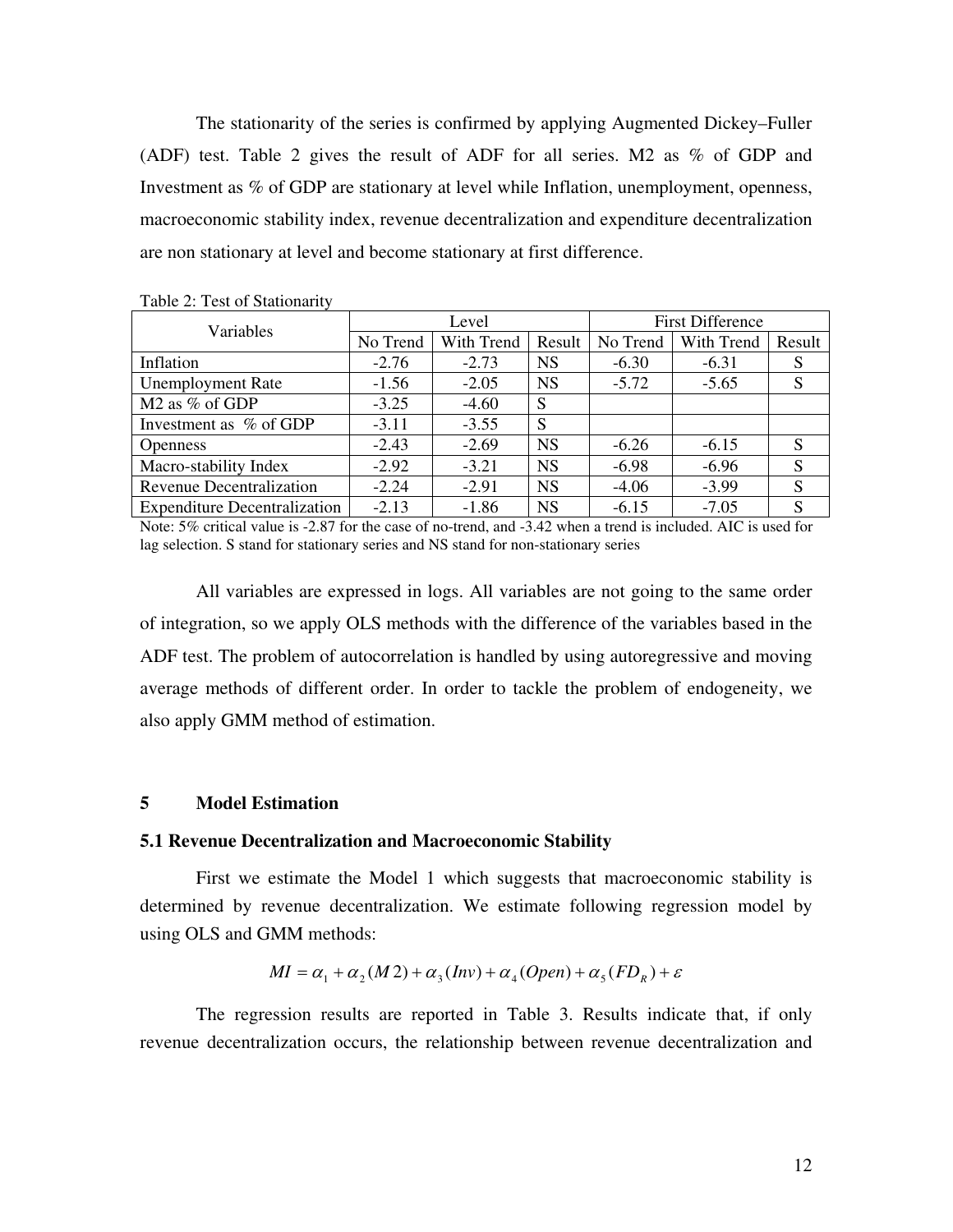macroeconomic stability is negative and statistically significant<sup>3</sup>. The estimated coefficient for revenue decentralization is statistically significant at the 5 percent level. The results remain the same when we apply GMM method. So the estimated coefficient for revenue decentralization appears to be robust in the model. Thus, it appears that a more decentralized system of revenue assignments tend to cause more stable macroeconomic environment. Evidence suggests that revenue decentralization is favorable in achieving high economic growth through maintaining macroeconomic stability in Pakistan. By allowing provincial governments to mobilize their own revenues, decentralization ultimately leads to stable macro-environment. Openness has negative but significant impact on macroeconomic stability. Money supply and investment positively influence the macroeconomic stability, but their impact is insignificant.

| Variables                | <b>OLS</b>             | <b>GMM</b>   |  |  |  |
|--------------------------|------------------------|--------------|--|--|--|
| Constant                 | 4.875096***            | 7.364254**   |  |  |  |
| M2 as % of GDP           | $-0.924044$            | $-0.034673$  |  |  |  |
| Investment as % of GDP   | $-0.309844$            | $-0.625042$  |  |  |  |
| <b>Openness</b>          | 2.350339*              | 3.008572*    |  |  |  |
| Revenue Decentralization | $-0.301813**$          | $-0.301615*$ |  |  |  |
|                          |                        |              |  |  |  |
| R-Squared                | 0.570008               | 0.491192     |  |  |  |
| <b>DW</b>                | 2.056168               | 2.220366     |  |  |  |
| Diagnostic Tests         |                        |              |  |  |  |
| Jarque-Bera              | 0.76(0.68)             | 1.49(0.47)   |  |  |  |
| <b>Ramsey RESET Test</b> | $(1,26)$ 1.45 [0.2388] |              |  |  |  |
| No of Observation        | 32<br>32               |              |  |  |  |

Table 3: Model Estimation: Dependant variable (Macroeconomic Stability Index)

Note: \*, \*\*, and \*\*\* show the level of significant at 1%, 5% and 10% respectively. All variables are expressed in logs with different order of differences based on ADF test.

#### **5.2 Expenditure Decentralization and Macroeconomic Stability**

Similarly we estimate Model 2 to assess the impact of expenditures decentralization on macroeconomic stability. We estimate following regression model:

$$
MI = \alpha_1 + \alpha_2(M2) + \alpha_3(Inv) + \alpha_4(Open) + \alpha_5(FD_E) + \varepsilon
$$

The regression results are reported in Table 4. The estimated coefficient for expenditure decentralization is negative but statistically insignificant<sup>4</sup>. So decentralization of expenditures may not lead to macroeconomic stability in Pakistan.

 $\overline{a}$ 

<sup>&</sup>lt;sup>3</sup> Martinez-Vazquez and McNab (2006) found similar results for developing countries.

<sup>&</sup>lt;sup>4</sup> Martinez-Vazquez and McNab (2006) found similar results for developing countries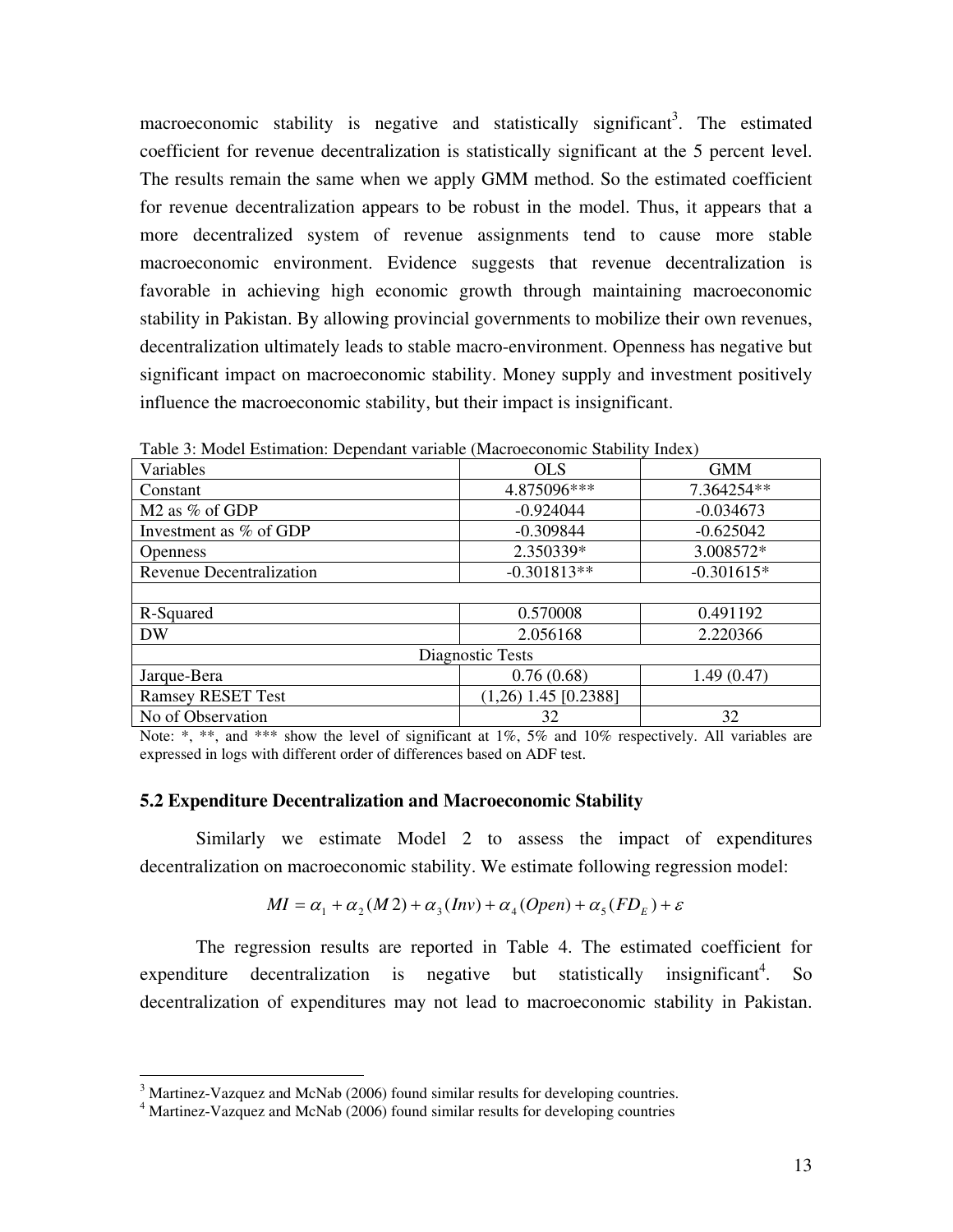Expenditure decentralization per se does not create conditions that increase economic growth.

 Literature highlights various theoretical explanations to justify the insignificant relationship between expenditure decentralization and macroeconomic stability. First, provincial governments may suffer from lack of economies of scale in the provision of public goods; particularly, information and coordination costs may be higher for provincial governments than for the central government. Secondly, if local vested interests are powerful, in the absence of local accountability, decentralization increases corruption and social fragmentation (Blanchard and Shleifer, 2000 and Bradhan and Mookherjee, 1998). Thirdly, decentralization may increase the competition and political tensions among local governments. Fourthly, lack of institutional and administrative capacity of local governments may prevent the benefits of decentralization from being realized. Fifthly, coordination problems across different tiers of government may hinder fiscal reforms and implementation of macroeconomic adjustment.

|                                     | <b>OLS</b>             | <b>GMM</b>  |  |  |  |
|-------------------------------------|------------------------|-------------|--|--|--|
| Constant                            | 8.748713*              | 11.46040*   |  |  |  |
| M <sub>2</sub> as % of GDP          | $-0.876532$            | 0.467926    |  |  |  |
| Investment as % of GDP              | $-1.086400**$          | $-1.212838$ |  |  |  |
| <b>Openness</b>                     | 3.219703*              | 4.128537*   |  |  |  |
| <b>Expenditure Decentralization</b> | $-0.157205$            | $-0.073185$ |  |  |  |
|                                     |                        |             |  |  |  |
| R-Squared                           | 0.529517               | 0.265165    |  |  |  |
| <b>DW</b>                           | 2.140339               | 2.037881    |  |  |  |
| Diagnostic Tests                    |                        |             |  |  |  |
| Jarque-Bera                         | 0.09(0.95)             | 1.49(0.47)  |  |  |  |
| <b>Ramsey RESET Test</b>            | $(1,26)$ 0.40 [0.4076] |             |  |  |  |
| No of Observation                   | 32                     | 32          |  |  |  |

Table 4: Model Estimation: Dependant variable (Macroeconomic Stability Index)

Note: \*, \*\*, and \*\*\* show the level of significant at  $1\%$ ,  $5\%$  and  $10\%$  respectively. All variables are expressed in logs with different order of differences based on ADF test.

#### **5.3 Revenue and Expenditure Decentralization and Macroeconomic Stability**

Finally, we simultaneously measure the impact of revenue decentralization and expenditure decentralization on macroeconomic stability.

$$
MI = \alpha_1 + \alpha_2(M2) + \alpha_3(Inv) + \alpha_4(Open) + \alpha_5(FD_R) + \alpha_6(FD_E) + \varepsilon
$$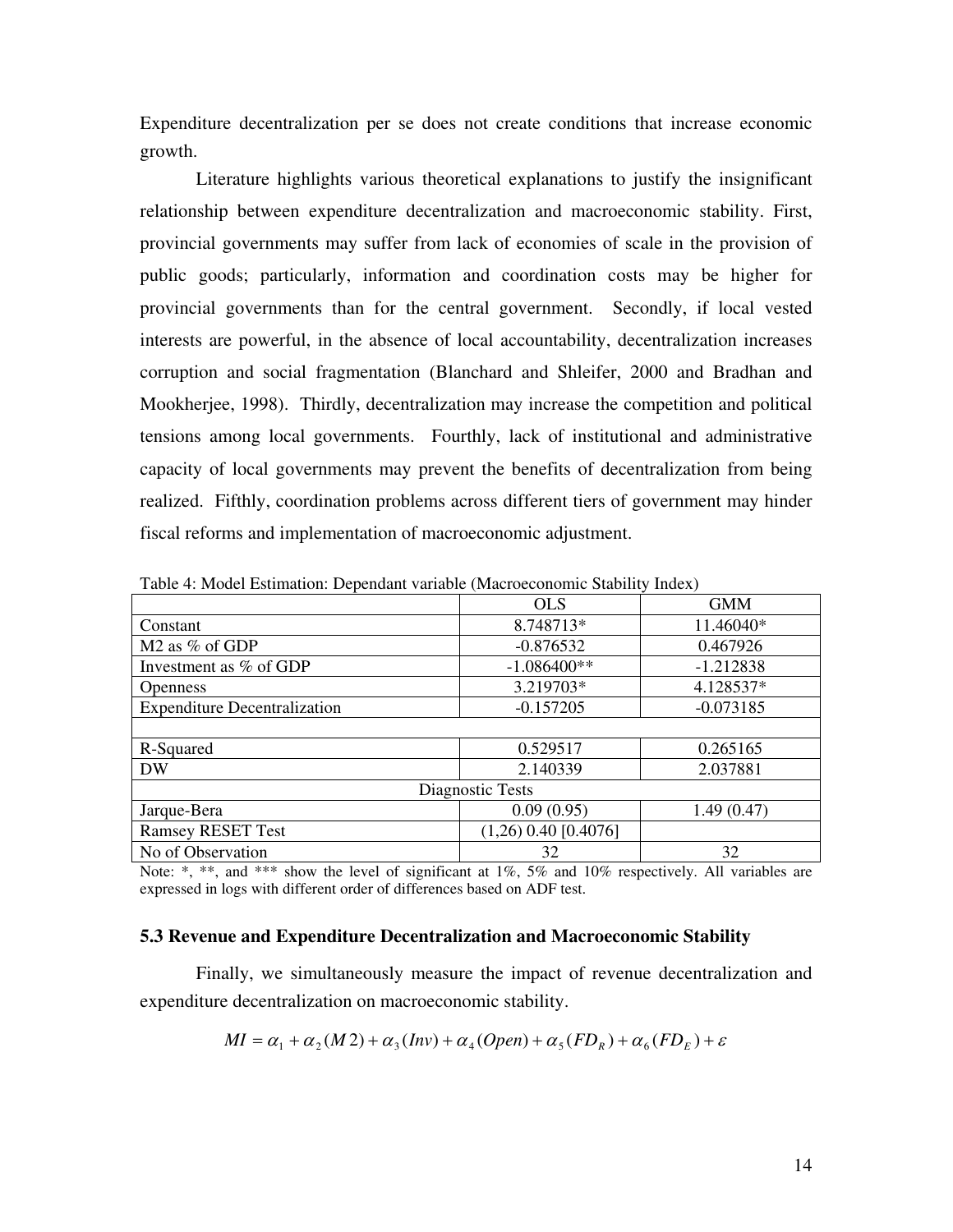The regression results are reported in Table 5. We find very interesting results. If government simultaneously adopted the decentralization process of revenue and expenditures, both become significant for achieving macroeconomic stability. Empirical findings indicate that the relationship between revenue decentralization and macroeconomic stability is negative and statistically significant at 1 percent of level. Even after including the expenditure decentralization variable, revenue decentralization variable remains significant which confirms the robustness of this variable. This implies that revenue decentralization is favorable for Pakistan in achieving macroeconomic stability in the long run. However, expenditure decentralization becomes significant in controlling the macroeconomic instability if it is coupled with revenue decentralization. So it can be infer that expenditure decentralization may also lead to macroeconomic stability in Pakistan.

|                                     | <b>OLS</b>             | <b>GMM</b>    |  |  |  |  |
|-------------------------------------|------------------------|---------------|--|--|--|--|
| Constant                            | 4.614514***            | 7.074472*     |  |  |  |  |
| M <sub>2</sub> as % of GDP          | $-0.533320$            | 0.616750      |  |  |  |  |
| Investment as % of GDP              | $-0.449154$            | $-1.033197$   |  |  |  |  |
| <b>Openness</b>                     | 1.826961*              | 1.822103***   |  |  |  |  |
| <b>Revenue Decentralization</b>     | $-0.392679*$           | $-0.465823*$  |  |  |  |  |
| <b>Expenditure Decentralization</b> | $-0.277645***$         | $-0.440226**$ |  |  |  |  |
|                                     |                        |               |  |  |  |  |
| R-Squared                           | 0.616302               | 0.518228      |  |  |  |  |
| DW                                  | 2.346001               | 2.341064      |  |  |  |  |
| Diagnostic Tests                    |                        |               |  |  |  |  |
| Jarque-Bera                         | 0.66(0.71)             | 0.71(0.70)    |  |  |  |  |
| <b>Ramsey RESET Test</b>            | $(1,25)$ 0.39 [0.3347] |               |  |  |  |  |
| No of Observation                   | 32                     | 32            |  |  |  |  |

Table 5: Model Estimation: Dependant variable (Macroeconomic Stability Index)

Note: \*, \*\*, and \*\*\* show the level of significant at  $1\%$ ,  $5\%$  and  $10\%$  respectively. All variables are expressed in logs with different order of differences based on ADF test.

#### **6 Conclusion**

The research on the relationship between macroeconomic stability and fiscal decentralization has been rather inconclusive about the benefits of fiscal decentralization. The current paper is the first to investigate the effect of fiscal decentralization on macroeconomic stability by using Misery Index at country level especially for Pakistan.

The evidence that has been presented reveals a significant positive impact of fiscal decentralization on macroeconomic stability of Pakistan, although the results are much weaker for expenditure decentralization. Effectiveness of expenditure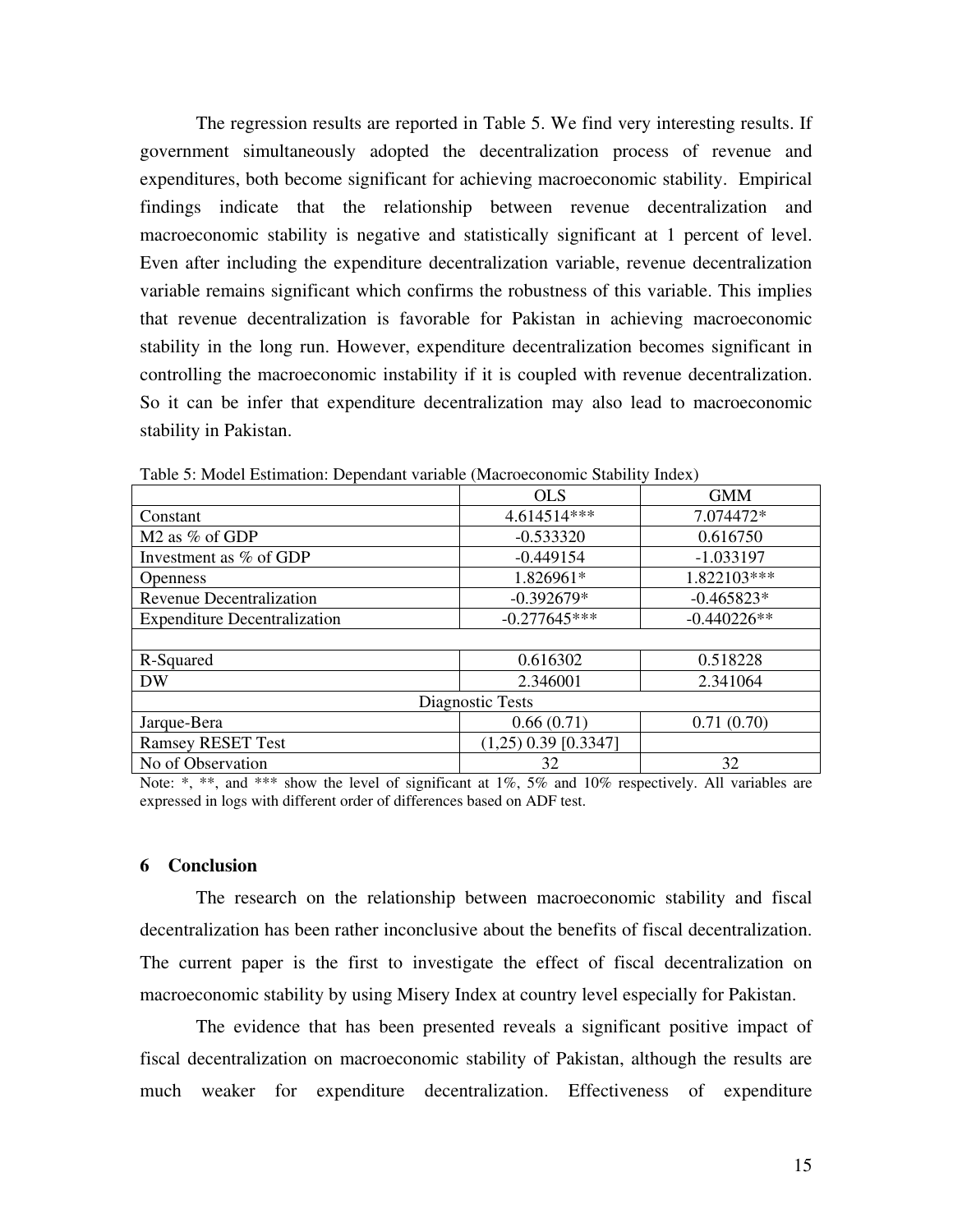decentralization in curtailing macroeconomic instability is depending upon the level of revenue decentralization. In Pakistan, revenue decentralization is more effective than expenditure decentralization.

The current study clearly indicates that process of fiscal decentralization is beneficial for the economy of Pakistan. Literature on macroeconomic stability and economic growth suggest that macroeconomic stability, measured as price stability, leads to more economic output in Pakistan (Iqbal and Nawaz, 2009). So to achieve long run economic development, the process of decentralization is helpful. The present developments under taken by the government of Pakistan in term of  $7<sup>th</sup>$  NFC award and 18<sup>th</sup> Constitutional Amendment will have clear implications for the Pakistan's long term economic prosperity and macroeconomic stability. However, outcome of these reforms crucially depends upon the will of the political government.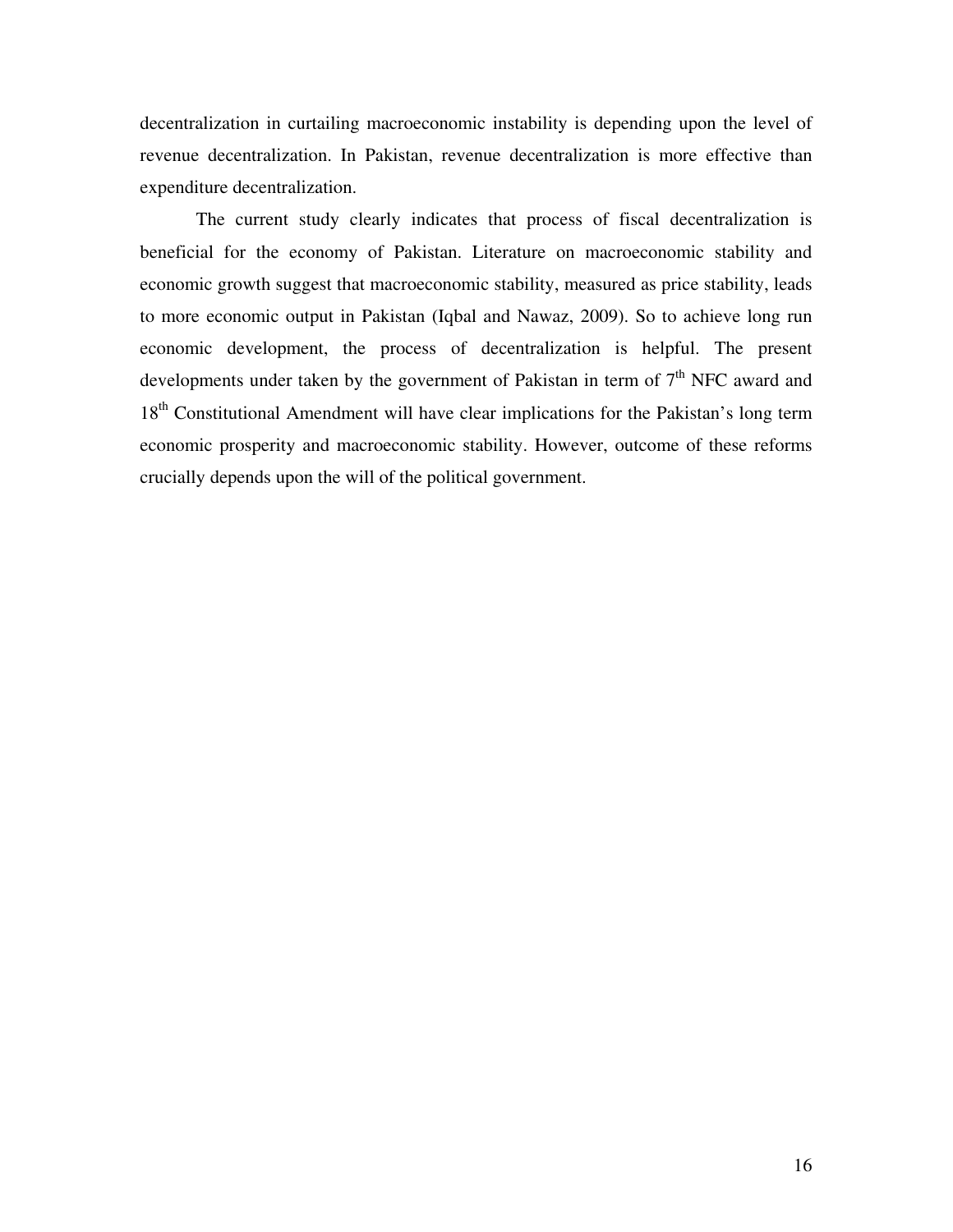#### **Reference:**

Bahl, R. (1999) Fiscal policy in china: Taxation and intergovernmental fiscal relations, San Francisco: 1990 Institute.

Blanchard, O. and Shleifer, A. (2000) Federalism with and without Political Centralization: China versus Russia, National Bureau of Economic Research, Working Paper Series (U.S.) No. 7616, pp. 1-14

Bradhan, P., and D. Mookherjee, (1998) Expenditure Decentralization and the Delivery of Public Services in Developing Countries, CIDER Working Paper No. C98-104, Berkeley, California: Center for International and Development Economics Research

De Mello, (2000) Fiscal Decentralization and Intergovernmental Fiscal Relations: A Cross-Country Analysis, *World Development*, Vol. 28(2), pp. 365-380

De Mello, L. (2000) Can Fiscal Decentralization Strengthen Social Capital?, IMF Working Paper No. WP/00/129

Dillinger, W., Perry, G. and Webb, S. B. (2000) Macroeconomic management in decentralization democracies: The quest for hard budget constraints in Latin America, in S. J. Burki and G. E. Perry (eds.), Annual world bank conference on development in Latin America and the Caribbean, 1999: Decentralization and accountability of the public sector: Proceedings of a conference held in Valdivia, Chile, June 20-22, 1999, Washington, D.C.: World Bank, 85-105.

Feltenstein, A. and Iwata, S. (2005) Decentralization and macroeconomic performance in China: regional autonomy has its costs, Journal of Development Economics, Vol. 76(2), pp. 481-501

Fornasari, F., Webb, S. B., and Zou, H. (2000) The macroeconomic impact of decentralized spending and deficits: International evidence, Annals of Economics and Finance, Vol. 1(2), pp. 403-433

Government of Pakistan (2010) Economic Survey of Pakistan (2009-10), Ministry of Finance, Islamabad, Pakistan

Gramlich, E. M. (1993) A policymaker's guide to fiscal decentralization, National Tax Journal, Vol. 46(2), pp. 229-235

Iqbal, N. and Nawaz, S. (2009) Investment, Inflation and Economic Growth Nexus, The Pakistan Development Review, Vol. 48(4), forthcoming

King, D. and Ma, Y (2001) Fiscal Decentralization, Central Bank Independence and Inflation, *Economic Letters*, Vol. 72, pp. 95-98

Malik, S., Hassn, M. and Hussain, S. (2006) Fiscal Decentralization and Economic Growth in Pakistan, The Pakistan Development Review, Vol. 45(4), pp. 845-854

Martinez-Vazquez, J. and MacNab, R. M. (2003) Fiscal Decentralization and Economic Growth, World Development, Vol. 39(9), pp. 1597-1661